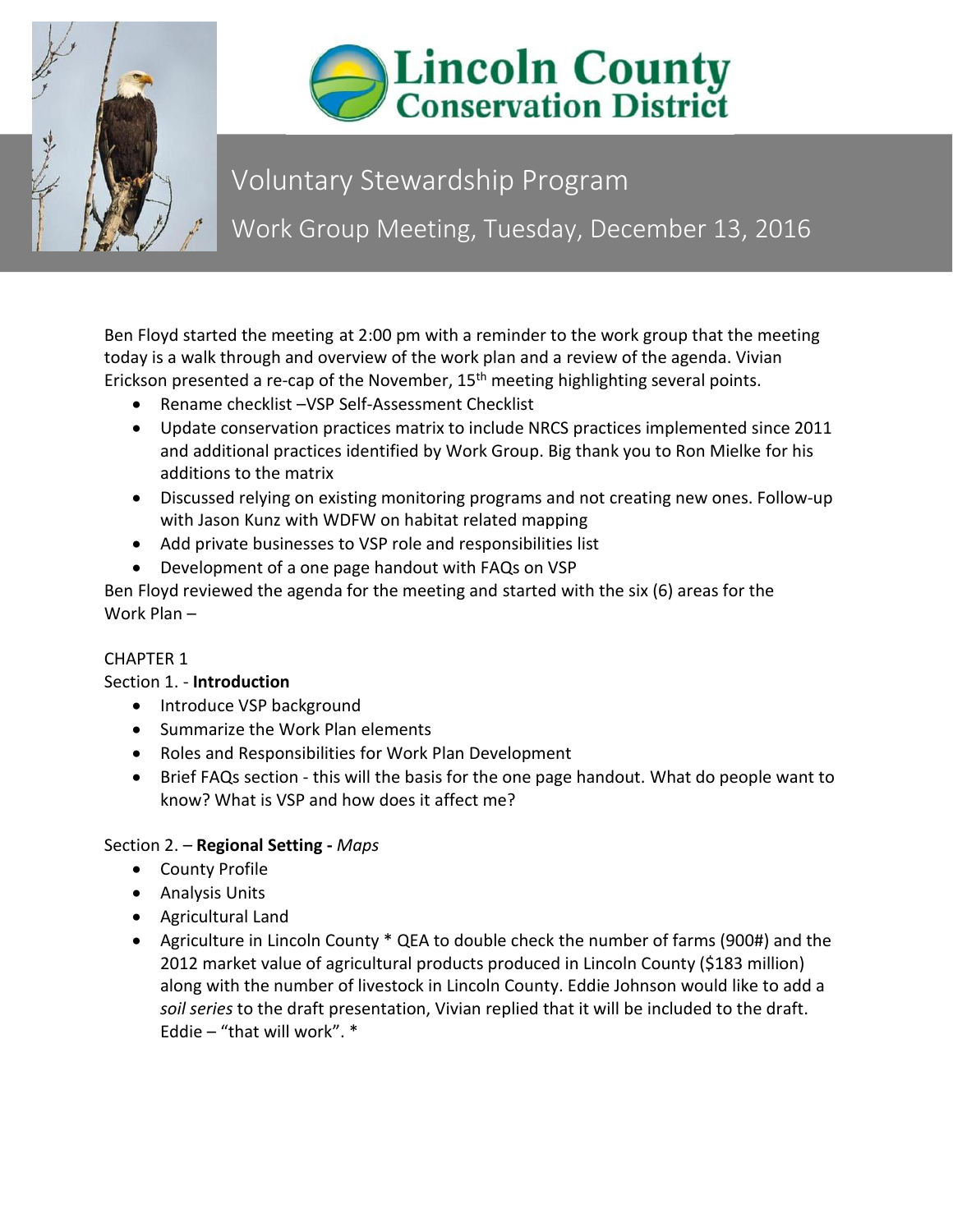## CHAPTER 2 *Regional Settings – Critical Areas*

### *FWHCA, Wetlands, Geologic Hazards (Erosion), CARA, FFA*

#### Section 3. – **Baseline and Existing Conditions**

- Critical Areas Intersection with Agriculture
- Geo Hazards Example Water Erosion Potential \*Elsa Bowen questioned using the 2015 maps for the 2011 baseline? Ben does not think it will be a problem and will use aerial maps moving forward\*
- Geo hazards Example Wind Erosion Potential
- Critical Area Functions and Values
- Agricultural Viability Regional Perspective (The ability of a region to sustain agricultural economy and production over time)
- Agricultural Viability Farm Perspective (the ability of a farm to meet financial obligations and make profit

#### Section 4. – **Protection and Enhancement Strategies**

- Conservation Practices \*will add practices from the Conservation District to this\*
- Crop Rotation Example \*add annual cropping\*
- Top 10 NRCS Practices Applied by projects and acres (2011-2016) \*add CSP to the matrix\* *\*suggestions from the Work Group\**

#### Section 5. – **Goals and Benchmarks**

*RCW 36.70A.720 (1) – Work plan must include goals and benchmarks for the protection and enhancement for critical areas.* 

- Goals and Objectives Goal: Protect or enhance surface water quality \*reworking this statement at the suggestion of the Work Group\*
- Benchmarks and Monitoring Indicators Goal: Protect or enhance surface water quality
- Goals and benchmarks Goal: Preserve and enhance existing native habitat areas, increase habitat areas at the farm-scale

#### Section 6. – **Implementation**

- Implementation Framework \* Ron Mielke wondered if LCCD can handle the implementation lead role? Elsa added that she could see hiring an additional specific lead for VSP\*
- Integrated with Existing Programs and Plans
- Regulatory Environment even though the VSP is an alternative approach to critical areas protection and the Growth Management Act other rules and regulations still apply: Floodplain development, Discharges to waterbodies, and Impacts to waterbodies/wetlands